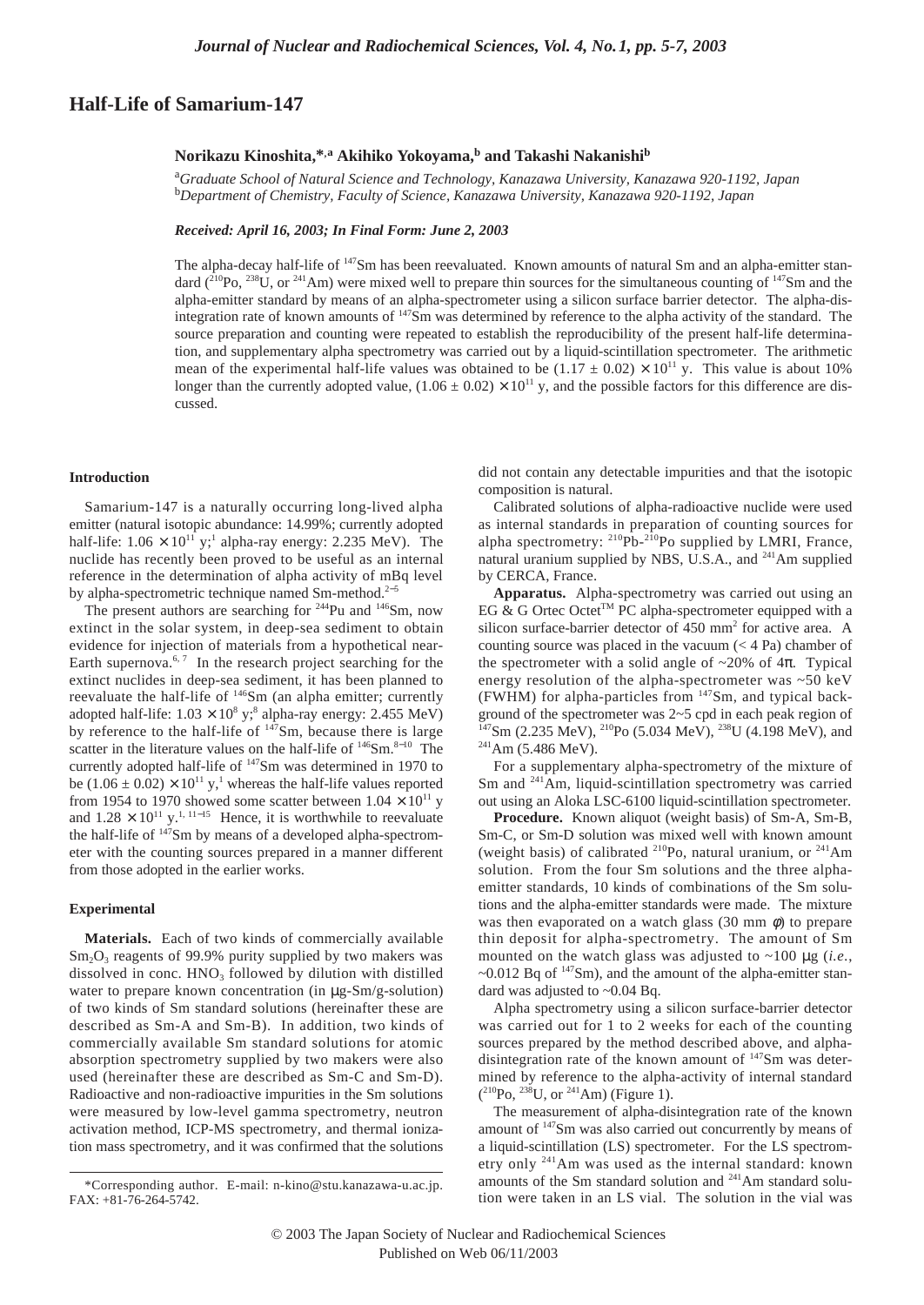

**Figure 1.** An example of alpha-spectra obtained with alpha-spectrometer using silicon surface barrier detector. This spectrum was obtained after ~6.6 days counting for a counting source prepared from the mixture of  $\sim$ 100 µg of Sm and  $\sim$ 0.04 Bq of <sup>210</sup>Po.



**Figure 2.** An example of alpha-spectra obtained with liquid-scintillation spectrometer. This spectrum was obtained after 5 hours counting for a mixture of  $\sim$ 2 mg of Sm and  $\sim$ 0.8 Bq of <sup>241</sup>Am dissolved in the Amersham ACS II scintillation cocktail.

evaporated to dryness on a hot plate (~200 ˚C), and addition of ~1 mL of HCl followed by evaporation to dryness was repeated three times. To dissolve Sm and Am, 1 mL of glacial CH3COOH and 1 mL of 2-ethylhexanoic acid were successively added to the vial. The content in the vial was then heated on a hot plate  $(\sim 200 \degree C)$  to evaporate only CH<sub>3</sub>COOH. Finally, 10 mL of the Amersham ACS II scintillation cocktail (or p-terphenyl + POPOP + toluene scintillation cocktail) was added. The LS counting was continued for 5 hours for each of the counting sources (Figure 2). A blank sample for background LS measurement was also prepared in the same way as mentioned above.

**Calculation of the Half-Life Value.** For the calculation of the half-life value of  $147$ Sm, it was assumed that Sm and the standard alpha-emitting nuclide were not fractionated throughout the present procedure to prepare the counting sources.

Based on the data obtained by alpha-spectrometry, alphaactivity of 147Sm in the counting source was determined by reference to the alpha-activity of the internal standard in the same counting source:

$$
A_{147} = \frac{C_{147}}{C_{\text{STD}}} \times A_{\text{STD}} \tag{1}
$$

where  $A_{147}$  is the alpha-activity of  $147$ Sm,  $A_{STD}$  is the alphaactivity of the alpha-emitter standard,  $C_{147}/C_{STD}$  is the ratio of the background subtracted peak area of <sup>147</sup>Sm to that of the alpha-emitter standard. On the other hand, the alpha-activity of 147Sm is expressed as:

$$
A_{147} = \frac{\ln 2}{T_{147}} \times N_{147}
$$
 (2)



**Figure 3.** Half-life values and their errors determined with alphaspectrometer using silicon surface barrier detector. The literature values are indicated by cross symbols, and values obtained in this work are indicated by closed symbols. The prepared sources are referred to as the sample names depicted in the figure with the original solution name, the reference standard, source number, and the measurement method.



**Figure 4.** Half-life values determined with liquid-scintillation spectrometer. The prepared sources are depicted as same as Figure 3. Amersham ACS II scintillation cocktail (closed symbol) and pterphenyl + POPOP + toluene scintillation cocktail (open symbol) were used.

where  $T_{147}$  is half-life of <sup>147</sup>Sm and  $N_{147}$  is the number of <sup>147</sup>Sm atoms in the counting source. Equation 3 is drawn from eq 1 and eq 2.

$$
T_{147} = \frac{N_{147} \times \ln 2}{\frac{C_{147}}{C_{\text{STD}}} \times A_{\text{STD}}}
$$
 (3)

The value of  $N_{147}$  can be calculated from the concentration of Sm in the Sm-standard solution, weight of Sm standard solution taken for the preparation of the counting source, Avogadro constant, isotopic abundance of  $147$ Sm in natural Sm, and atomic weight of Sm. Since it can be assumed that Sm and alpha-emitter standard do not fractionate throughout the present procedure to prepare counting source,  $N_{147}/A_{\rm STD}$  ratio is virtually invariant. The half-life of  $147$ Sm ( $T_{147}$ ) can be calculated by substituting the experimental data of  $N_{147}/A_{STD}$  and  $C_{147}/C_{STD}$  for eq 3.

# **Results and Discussion**

A series of half-life values of 147Sm measured by means of an alpha-spectrometer using a silicon surface barrier detector are shown in Figure 3 together with literature values.<sup>1, 11−15</sup> A series of half-life values of  $147$ Sm measured with an LS spectrometer are shown in Figure 4. The attached error for each half-life includes nominal systematic errors in the calibration of the alpha-emitter standard and in the measurement of isotopic abundance of 147Sm in addition to the statistical error of 1  $\sigma$  in alpha counting. The values shown in Figures 3 and 4 agree very closely with each other within the error.

In alpha-spectrometry for a deposited counting source, selfabsorption of alpha-rays in the source is a serious problem; energy loss and absorption of alpha-particles in the windowlayer of silicon surface barrier detector (~50 nm) and in vacuum chamber  $(< 4$  Pa) are negligible. As to the extent of self-absorption in the present alpha-spectrometry, since the